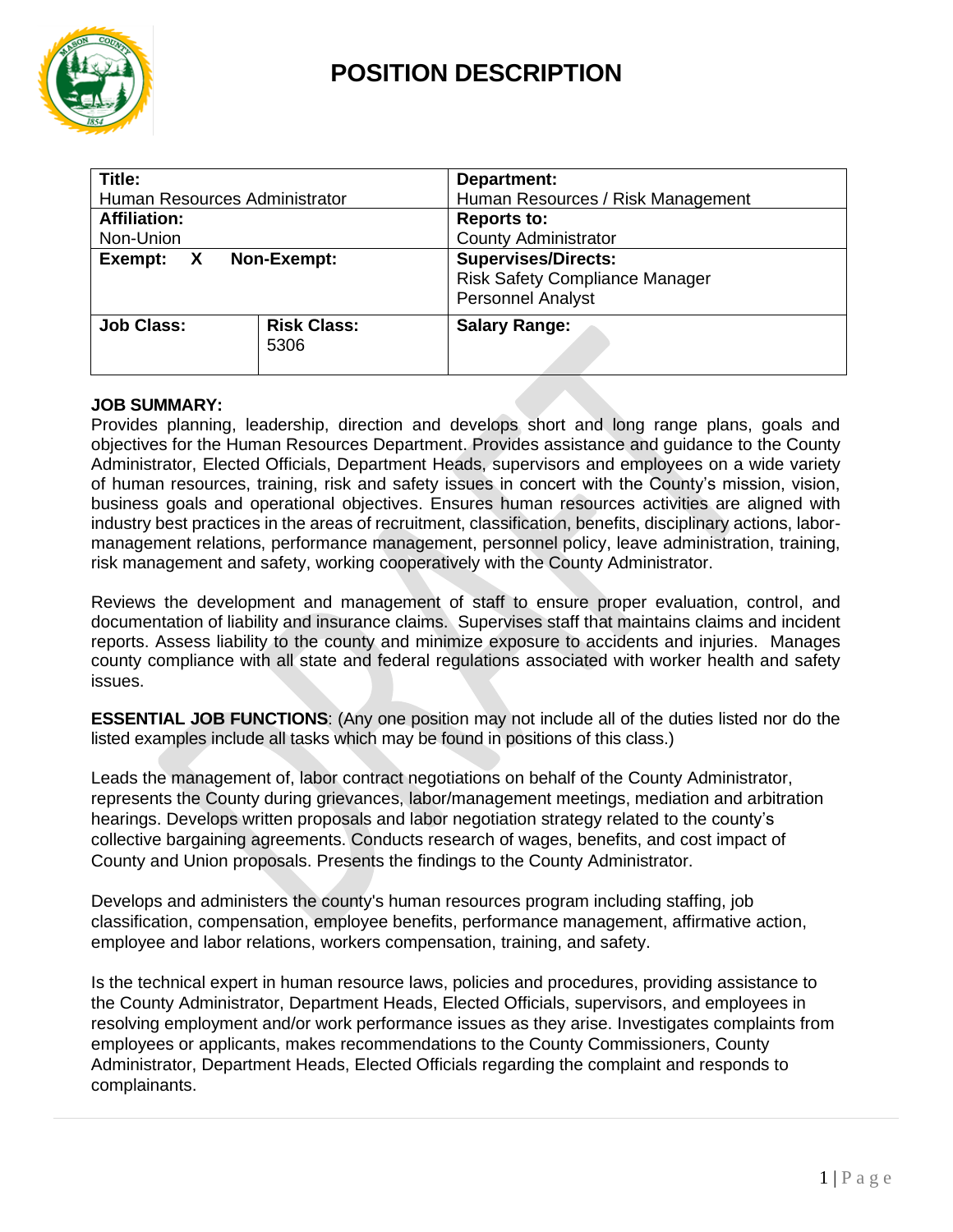# **POSITION DESCRIPTION**

Oversees or conducts the investigation and response to claims for unemployment insurance and workers compensation claims.

Prepares and justifies the human resources/risk management department budget in accordance with staffing and resource requirements, cost estimates with department and county goals and objectives. Administers the development and implementation of human resources policies and procedures that are consistent with state, federal and local laws and regulations.

Prepares classification descriptions. Performs research and makes recommendations to establish or adjust salary levels for county positions. Coordinates with the County Administrator, Elected Officials and Department Heads in recruiting and hiring qualified personnel. Ensures the maintenance of personnel files for all county employees. Manages the recruitment, selection and on-boarding process for all new county employees as well as the off-boarding process for retirements, terminations and departing employees.

Administers the county's employee benefit plans, Affirmative Action and Equal Employment Opportunity program, and the CDL Drug and Alcohol Testing program. Ensures proper reporting of incidents or accidents to WA Labor & Industries.

Reviews and monitors federal and state laws and regulations related to safety and workers compensation, providing accurate interpretation of laws and regulations to the County Administrator, Department Heads, Elected Officials, supervisors and employees. Oversees related activities with third-party administrator(s) and other stakeholders involved in the proper reporting of work place incidents or accidents, and in the administration of state and federal leave laws.

### **OTHER JOB FUNCTIONS:**

Analyzes and recommends improvements to existing facilities, equipment, programs and operating systems for the human resources department.

Develops and maintains systems and records that provide for proper evaluation, control and documentation of assigned operations.

Oversees the planning, implementation, testing for and administration of all aspects for recruitment and the selection processes in all levels of the civil service program.

Performs special projects as requested by the Board of County Commissioners or the County Administrator.

### **WORKING CONDITIONS:**

Duties are primarily performed in an office environment while sitting at a desk or computer terminal. Attendance may be required at evening meetings and incumbents may be required to travel to off-site locations.